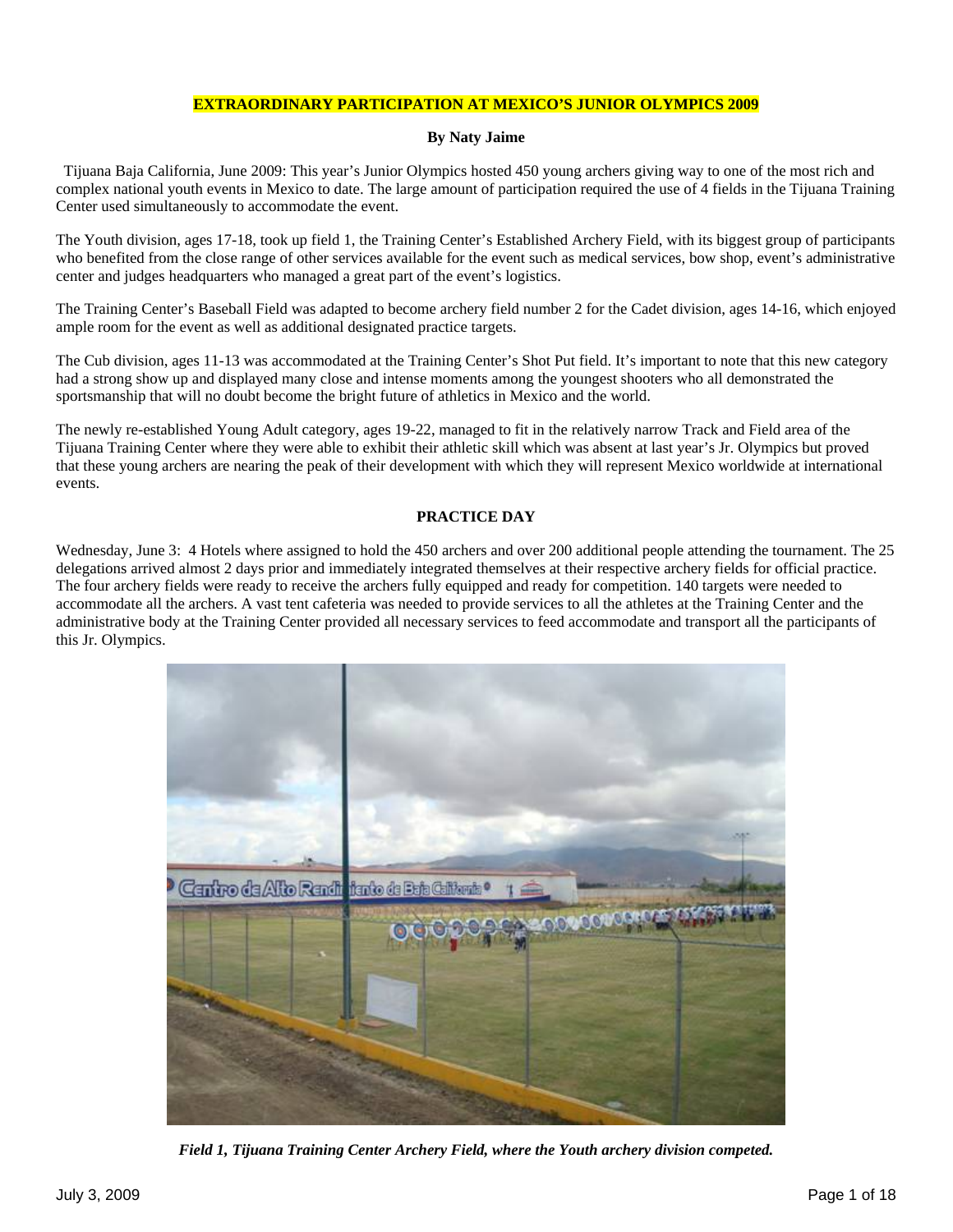

*Field 2, Baseball field for the Cadet Division.* 



*Field 3, the Shot Put Field where the Cub division, with its largest number of participants competed.*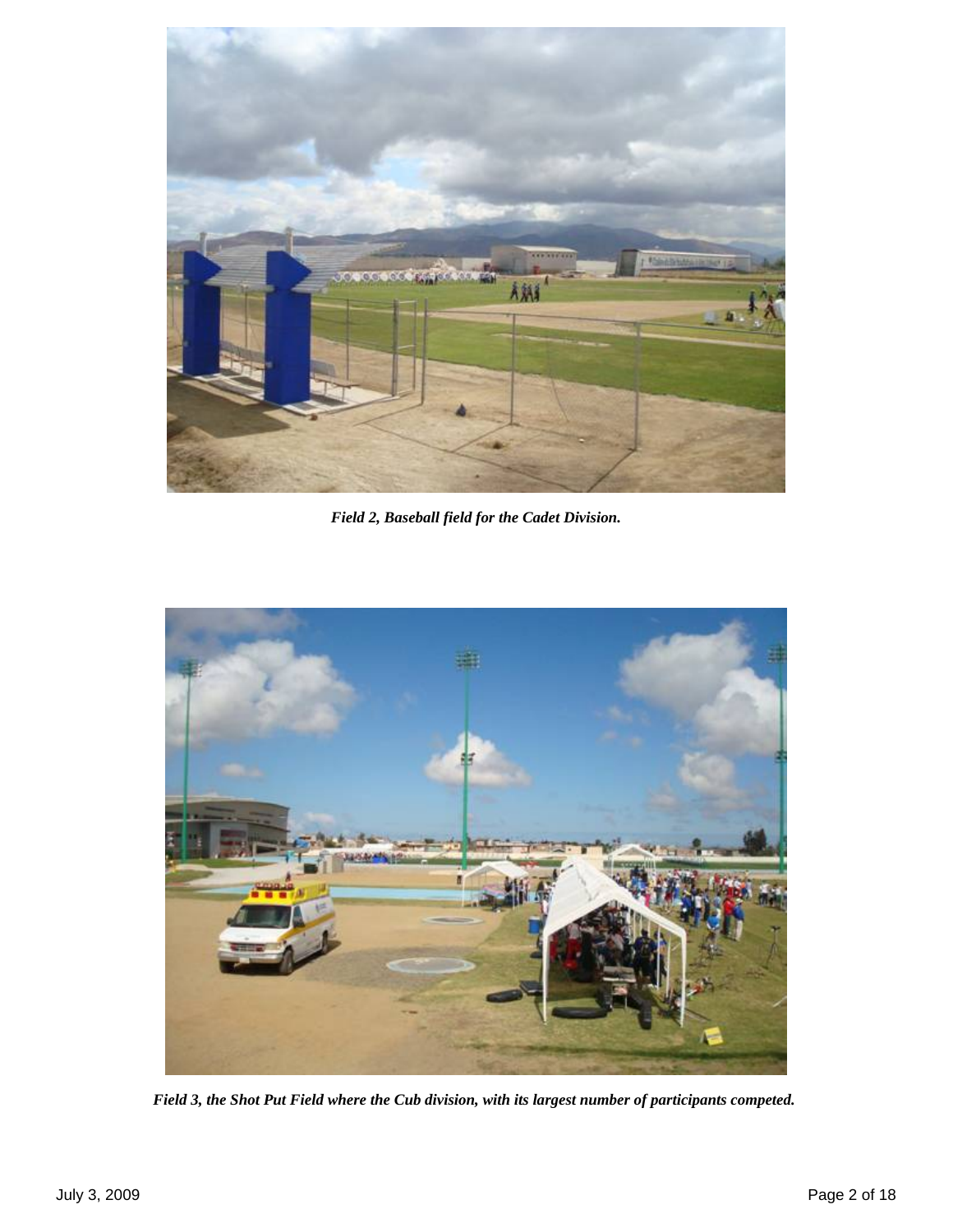

*Field 4, Track and Field area for the Young Adult category. 140 targets were needed to accommodate the four archery fields at Mexico's Jr. Olympics 2009.*



**The cafeteria tend with its 1,100 capacity, provided services to all the athletes, coaches and technical staff assisting Mexico's Jr. Olympics 2009.**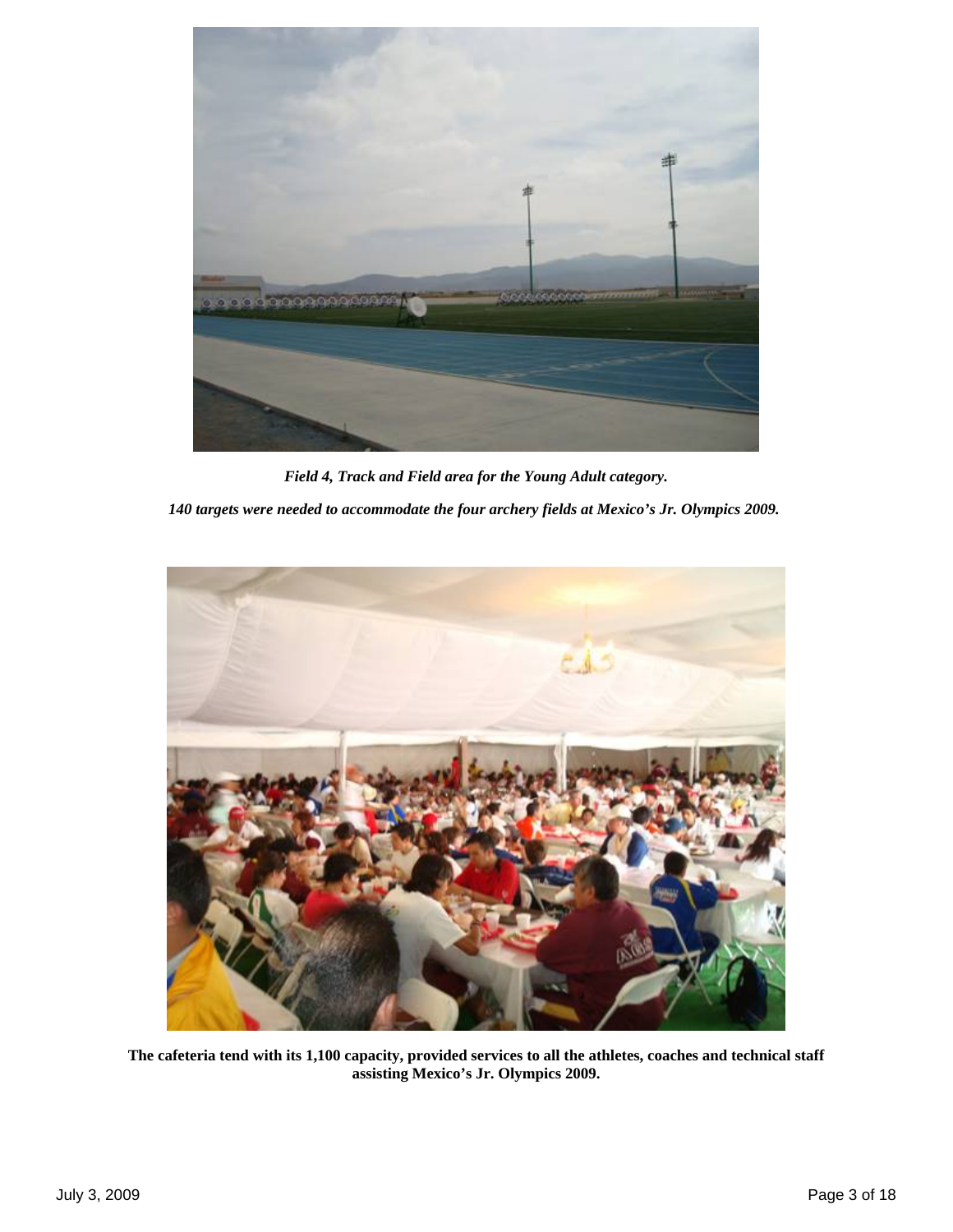

*Archers warming up prior to the start of the tournament.*



*Official Practice took place without delay despite the complexity of the event.*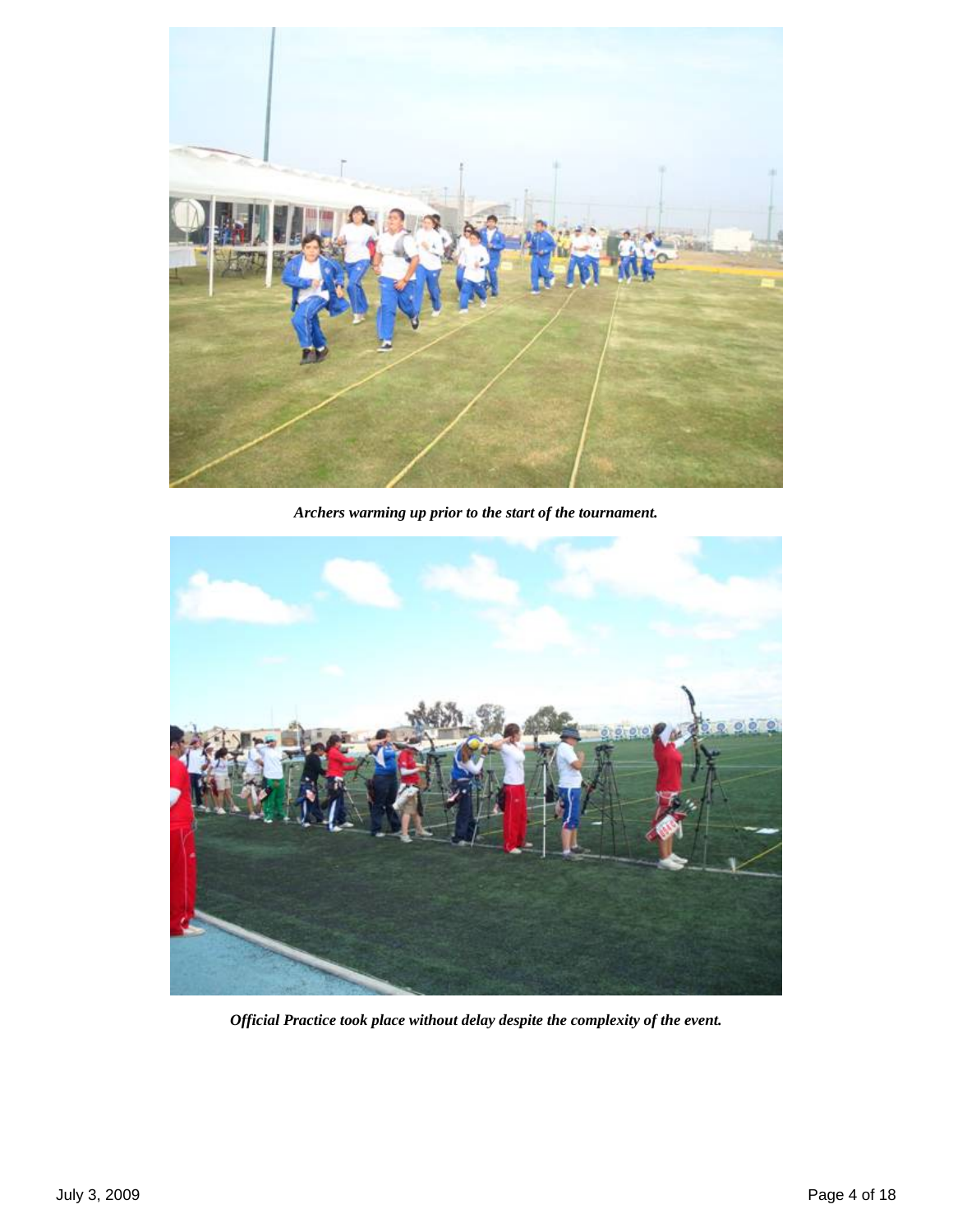## **FIRST DAY OF COMPETITION**

Thursday June 4:The first day of competition was undoubtedly the longest day especially the Cadet and Junior categories who had to finish a full FITA in one day in order to select the top 8 archers for a Round Robin and the top 3 archers in each category and division will try and find a ranking at the Junior World Championship in Ogden, Utah.

The first day of the event received a visit from the Governor of California, Lic. Jose Guadalupe Osuna Millan, as well as the National Sport Minister "CONADE" Lic. Bernardo de la Garza who was accompanied by the Athletics Institute Director M.C. Saul Castro Verdugo and the President of the Archers Association of Baja California Lic. Guillermo Martinez who took a tour of the event facilities and congratulated the event organizers and hosts on their excellent job successfully putting together an such complex and large scale event that had not yet been seen in Mexico.

During the tour Ing Naty Jaime, Vice President of the Archer's Association of Baja California, explained the rules and dynamics of the event, giving details of the FITA round, Olympic elimination round and the jobs carried out by the judges who have played a vital role in the success of the event. During the visit the Governor and his guests stopped by to speak with some of Baja California's Compound Cadet archers Elesban García, Guimar Rodas, Hernán Delgado and their assistant coach Alexis Santacruz. They also expressed their satisfaction at seeing how the sport of Archery in Mexico has grown at such an impressive rate and praised Mexico's performance at international events as outstanding for which they pledged to continue their support for programs to further the development of the sport at all levels.



*Lic. Guillermo Martínez, President of the Archer's Association of Baja California, Lic. Bernardo de la Garza Director of the CONADE, Naty Jaime Vice President of Archer's Association, Lic. José Guadalupe Osuna Millán Governor of Baja California and MC. Saúl Castro Verdugo Director of the Athletic Institute of Baja California on a visit during the archery events at Jr. Olympics*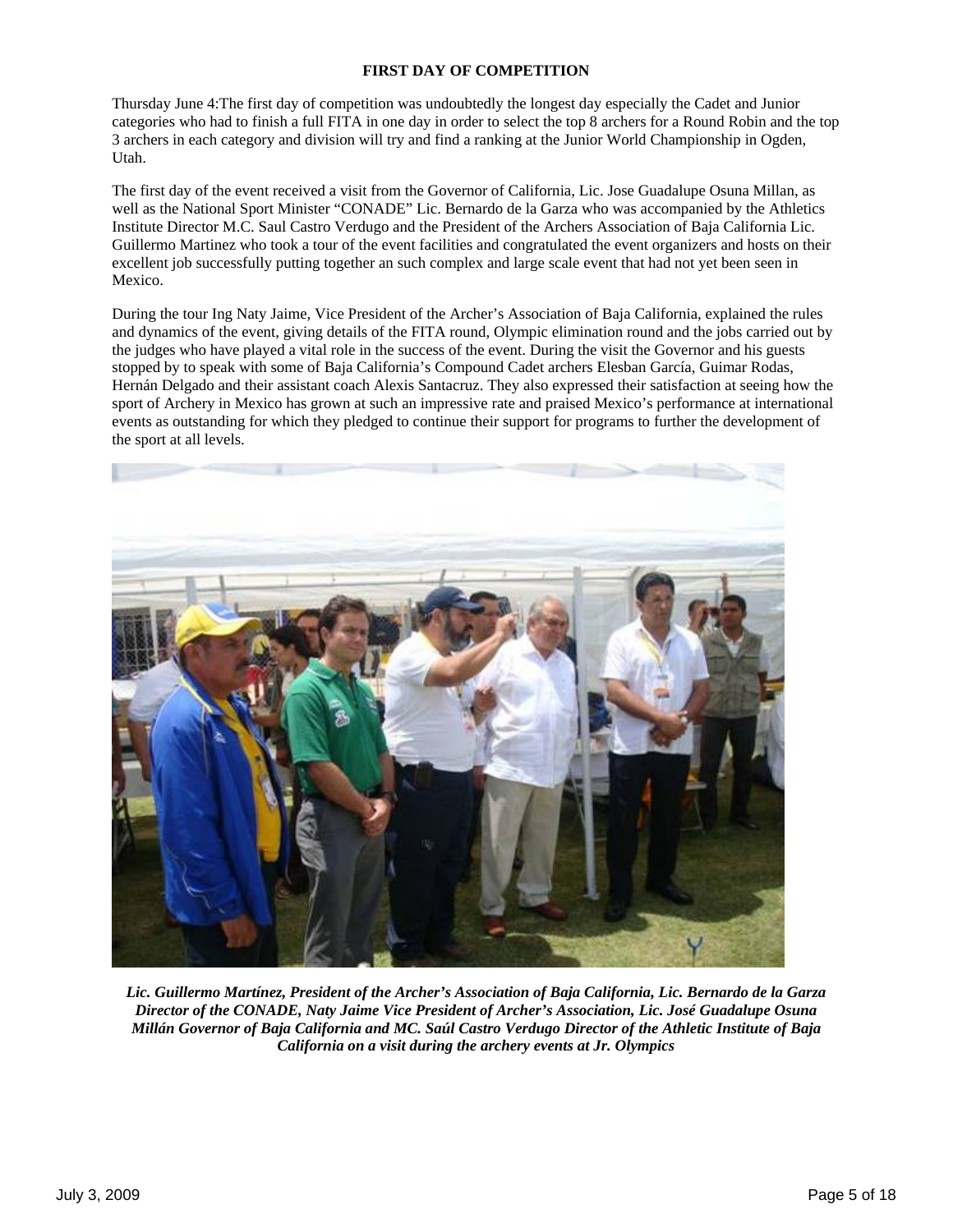

*Governor of Baja California Lic. José Guadalupe Osuna Millán congratulating young archers Elesban García, Guimar Rodas, Alexis Santacruz, Hernán Delgado, for their efforts during Mexico's Junior Olympics and encouraged them to continue progressing in the sport and committed himself to provide continuing support for this sport.*

## **SECOND DAY OF COMPETITION**

Friday June 5:The second day of competition proved to be less lengthy but no less strenuous as the judges, organizers and archers began first thing in the morning accompanied by a number of parents, relatives, friends and spectators from across the country to support their teams for which cheers could be heard from stands provided at each field throughout the day.



*The Archery field was practically full from participants and spectators in the Cadet categories.*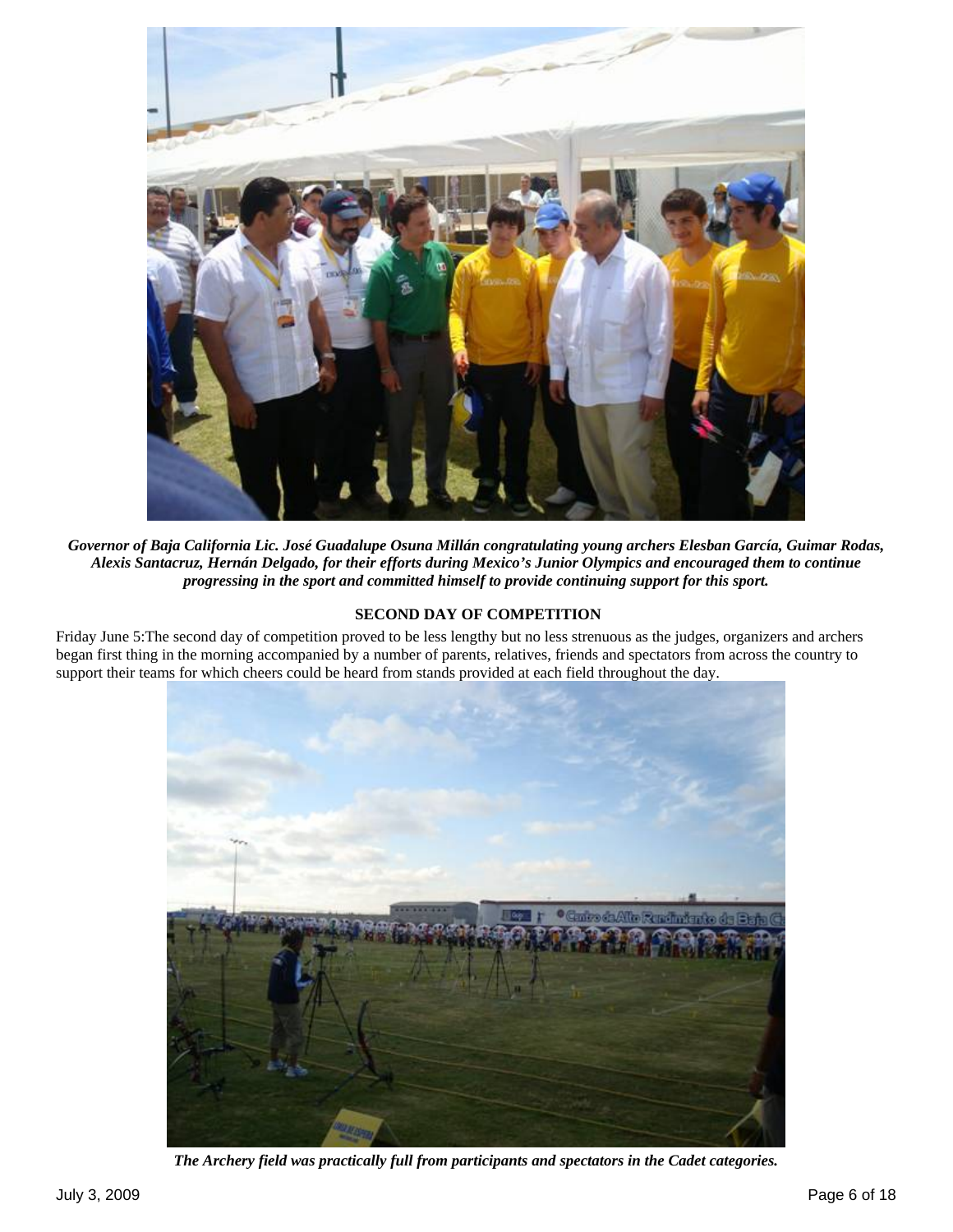

*Attendants to the event had an opportunity to view and purchase the newest archery products provided by Robin Hood Archery who always makes an appearance at important national and international events.* 



*Parents and family members come from various areas from around the country to cheer on their children and teams.* 

# **THIRD DAY OF COMPETITION**

Saturday June 6: During the 3rd day of competition was full of activity with two shifts of competition. The first shift was Team Eliminations rounds followed by Mixed Team Eliminations. A mixed team is a new addition to the Olympic events which adds a new dimension of diversity and excitement where one male and one female archer in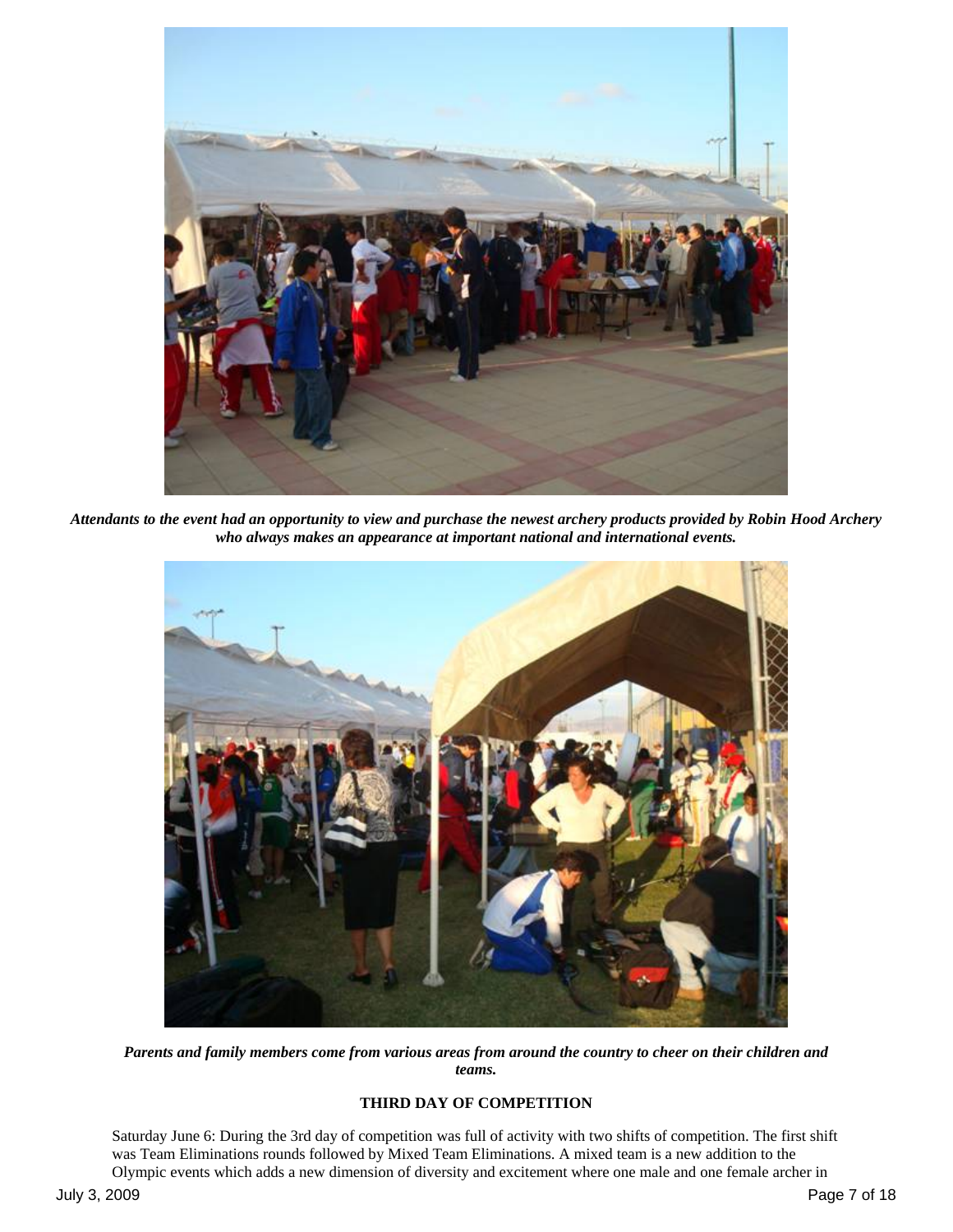each category and division compete against another team entity for top spot. During these set of eliminations there was a noticeable trend of female archers becoming a key element in the team dynamics where they were often determined team victories or encouraged their male teammate to show their talent under pressure giving an energizing meaning to the term, which was often chanted to the male archers, "you should shoot like a girl."



*The second shift of competition of this day was full of activity lasting past 5 pm.* 



*From early morning to late afternoon there was much activity in all the fields.*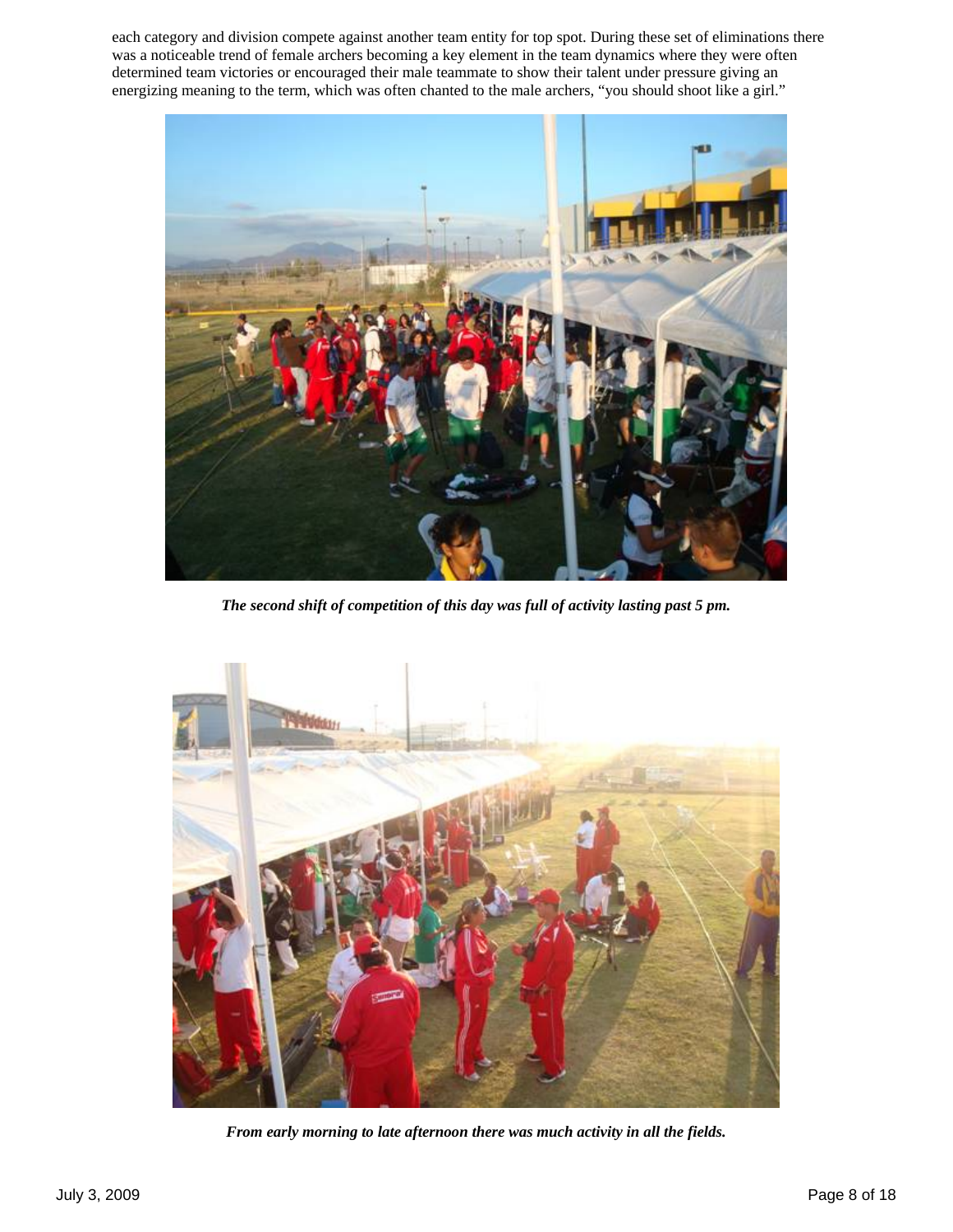

*The "Tomandantes" Raúl Sepúlveda, Víctor Murmullo and Ing. Mario Castro enjoying the event, no matter the time, always at the ready.*

# **FOURTH DAY OF COMPETITION**

Sunday June 7: Sunday had the medal finals matches with the Bronze finals in the morning and the Gold finals in the afternoon. The final matches were filled with excitement with some matches with archers whose experience allowed them an advantage they kept throughout the match while others were so close they were determined at the very last arrow. It was during these close matches where emotions ran high and explosions of cheers from archers, coaches and families tested the nerves of the competitors and yells of "SONORA… SONORA… BAJA… BAJA.. NUEVO LEON… NUEVO LEON" could be heard throughout the Tijuana Training Center.



July 3, 2009 Page 9 of 18 *The medal finals matches are always the most exciting points of competition and when the competition is closest.*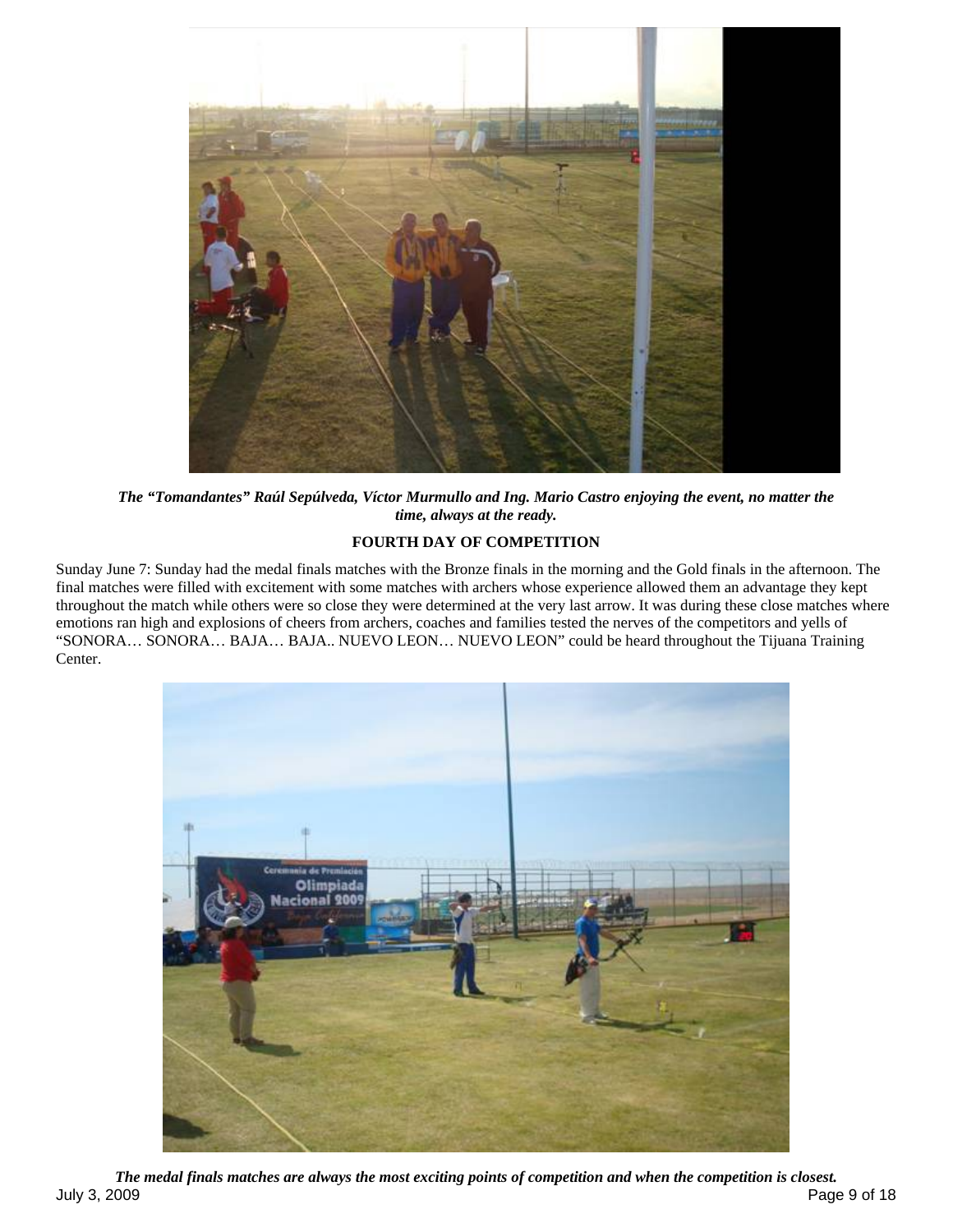

*Fellow archers, friends, family and coaches focused on each arrow during the finals.* 



*Winners, always happy for their accomplishments, receiving their due congratulations from their team.*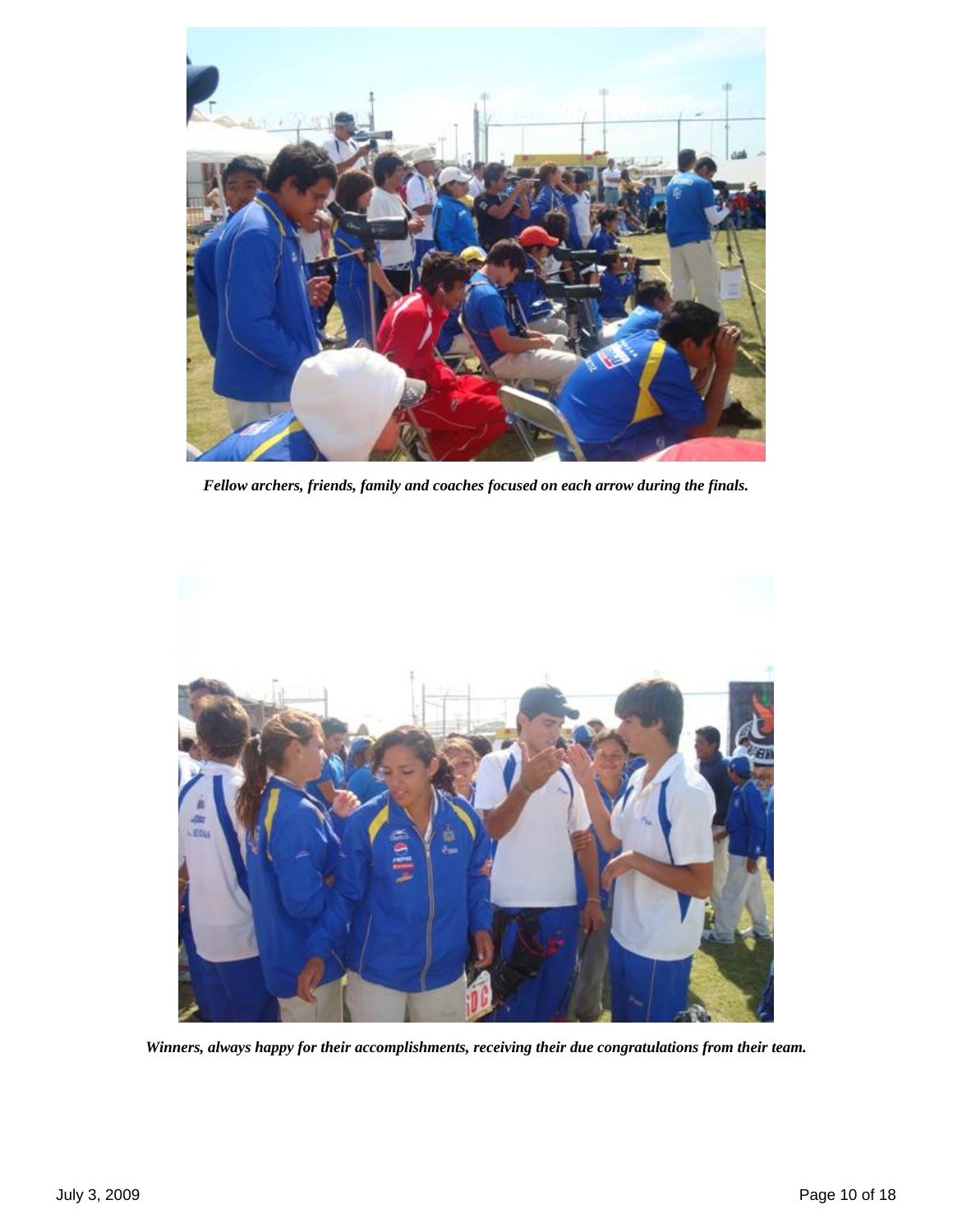

*Emotion, emotion, emotion* 

#### *FIFTH DAY OF COMPETITION*

Monday June 8: The last day of competition was the most crucial, particularly for the young archers searching for a spot to represent Mexico on the team to attend the Jr. World Championship to be held in Ogden, Utah from July 12 to the 19 which also doubles as a qualifier for the first Youth Olympic Games in Singapore in 2010. All the athletes did their best but only 3 archers from each category and division were selected to attend this landmark event and the final roster is as follows:

In the Cadet Recurve Female category: Mariana Sánchez of Nuevo León, Julia Chávez of Jalisco, Alejandra Valencia of Sonora qualified. Junior Revurve Female: Mariana Sánchez of Baja California, Alma Chavarría of Jalisco, Itzel Orta of Yucatán, earned their pass to the Jr. World Championship. In the Cadet Recurve Male division Héctor Sansores of Quintana Roo, Héctor Smith of Sonora and Daniel Ramírez of Jalisco are eligible to compete and the Junior Recurve Male category includes Jafet Farjat of Yucatán, Félix Gómez of Baja California and Rodrigo Lastra of the National Polytechnic Institute.

In the compound division Mexico's team will consist of the Junior Males Luis Alfaro from Baja California, Angel Ramirez from Jalisco and Cuauhtémoc Rodriguez of Baja California. Cadet Males are made up of Mario Cardoso from the state of México, Juan Fuentes of Jalisco and Adolfo Medina of Jalisco. In the Cadet Female category Stephanie Salinas of Baja California, Elma Quiroga of Nuevo León and Gabriela Treviño also from Nuevo León earned their spots. Lastly the Junior Females consisted of Karen Montellano from, Jalisco, Rosa Maria Villaseñor from Tlaxcala and Alexis de la Rosa from Jalisco rounded out Mexico's youth selection of outstanding archers who will represent their country at the European Youth World Cup in Sarzna, Italy followed by the Youth World Championships in Ogden Utah.



*Finals and classification for Jr. World Championships are exhilarating from beginning to end.*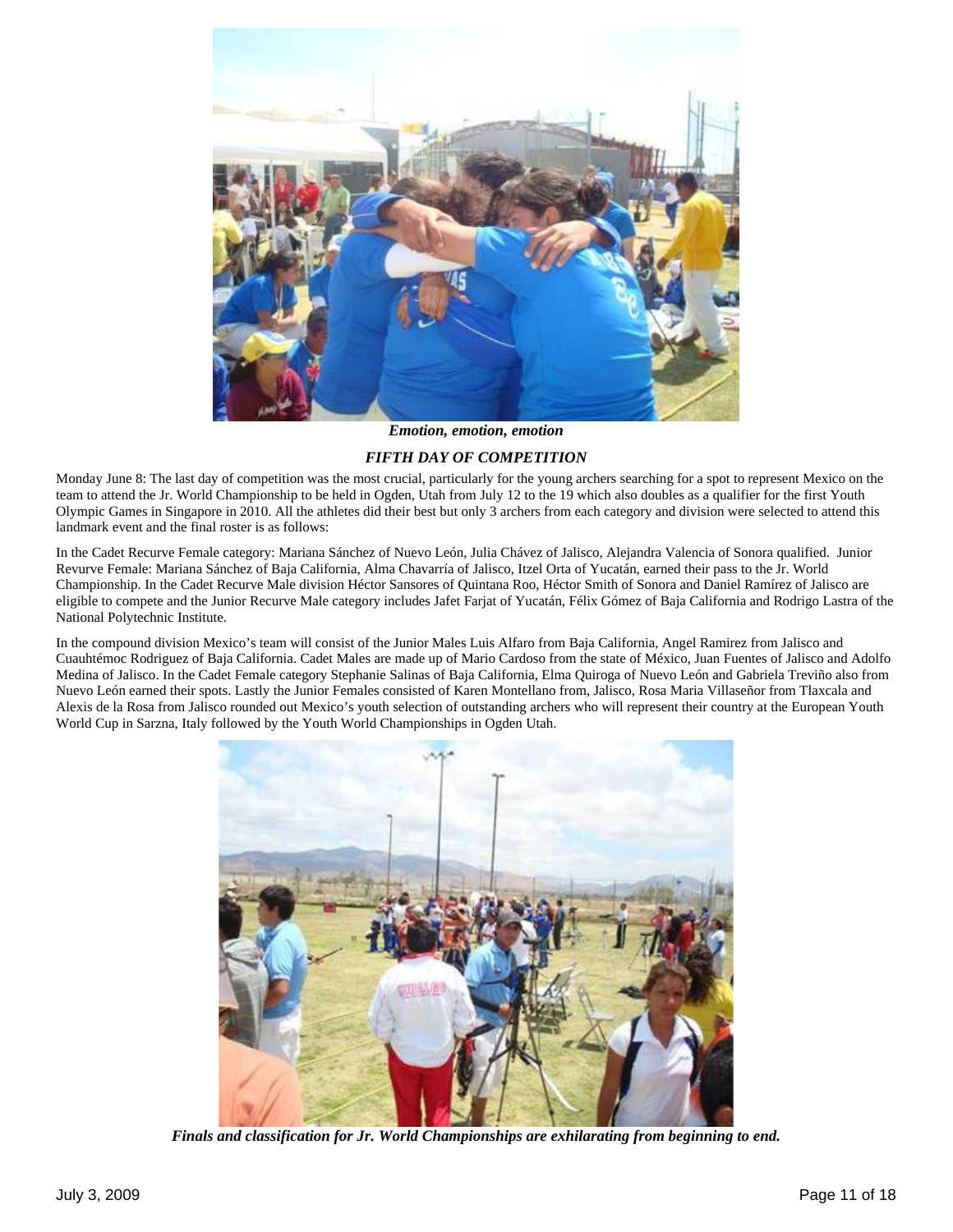



*Some contemplative, others emotional, but everyone enjoying the largest event registered in Latin America to date.*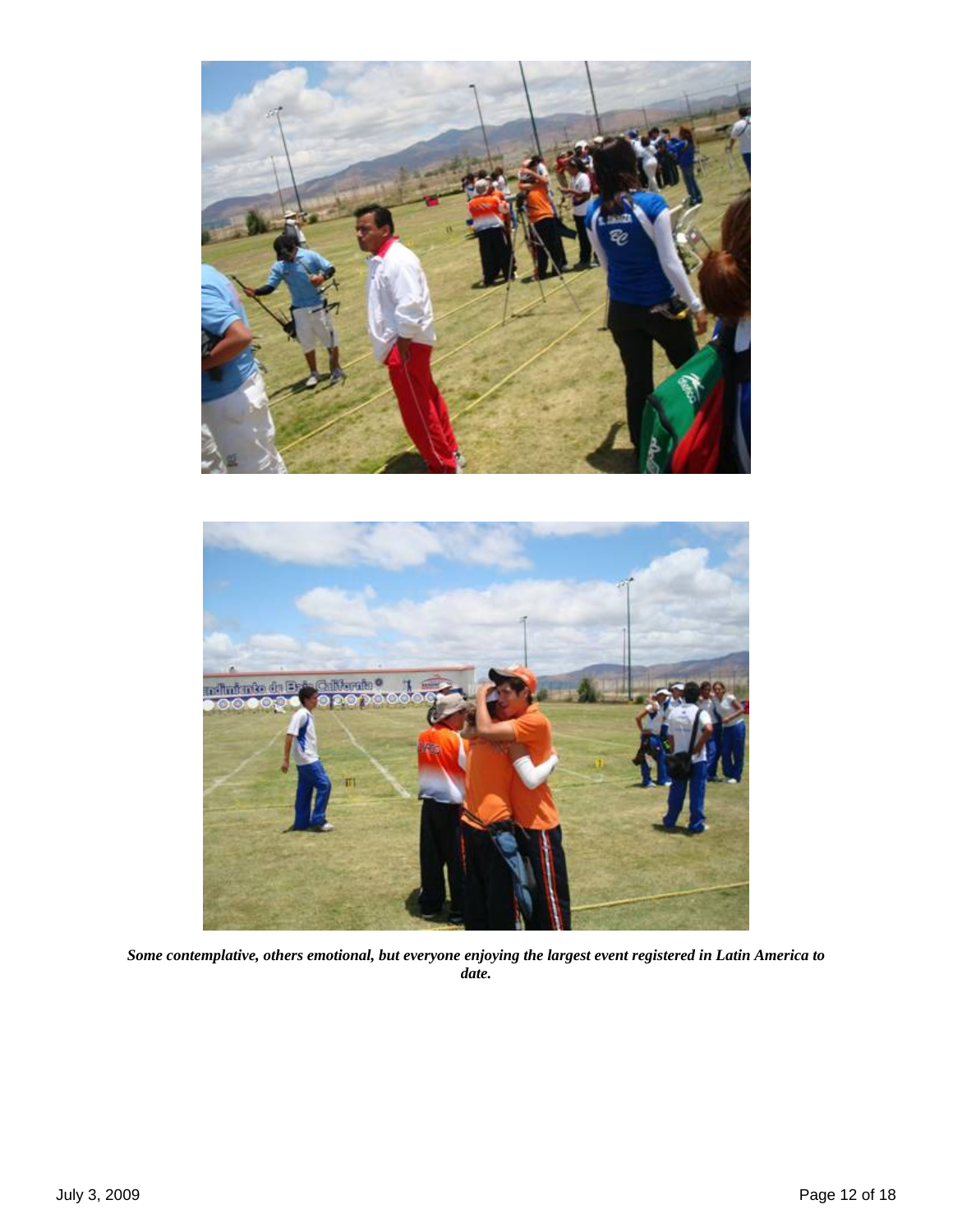



*Judges performed and arduous but central job the Mexico's Junior Olympics 2009.*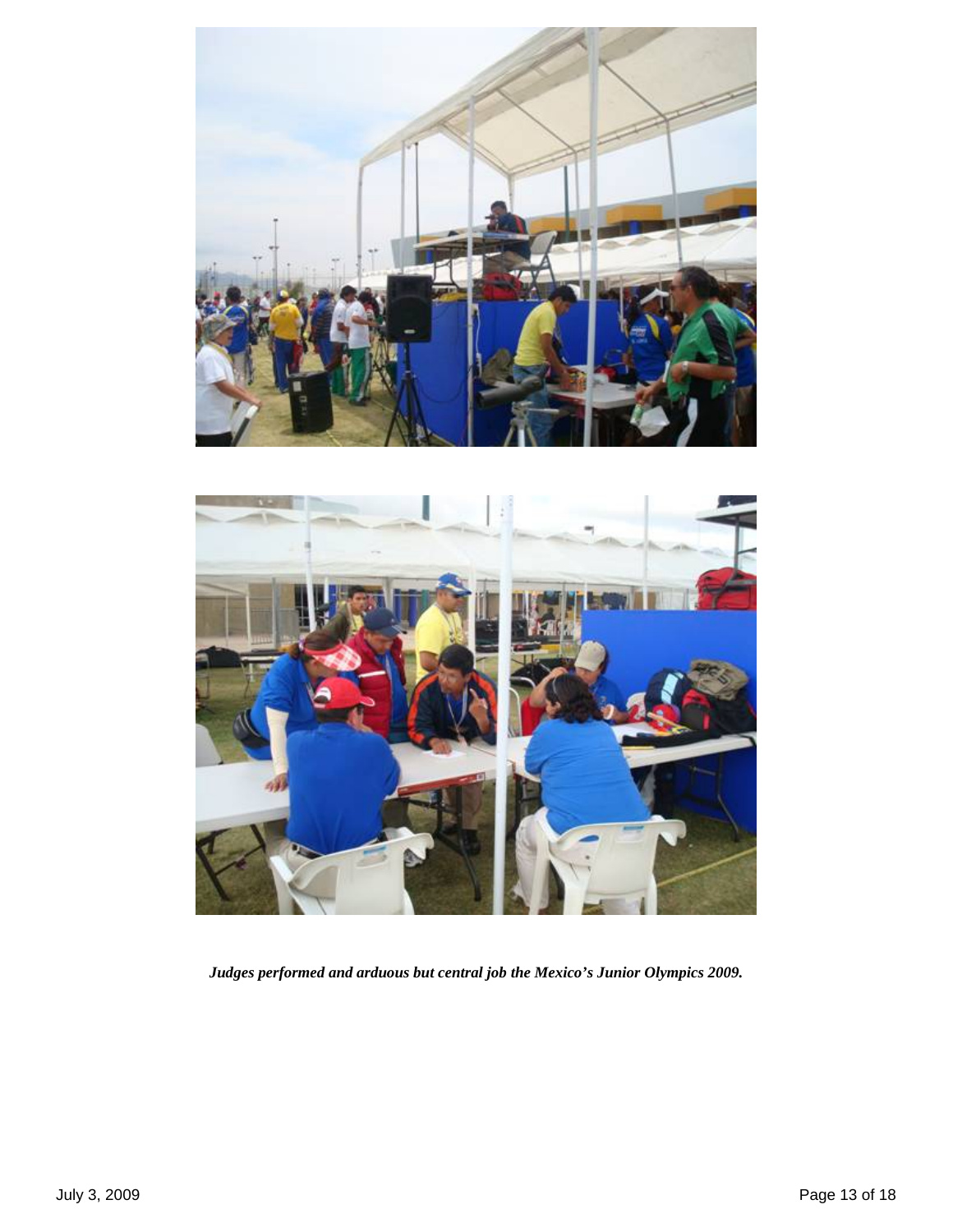

*If your nocks break "we can provide"*



*Here a "CLOSE UP"*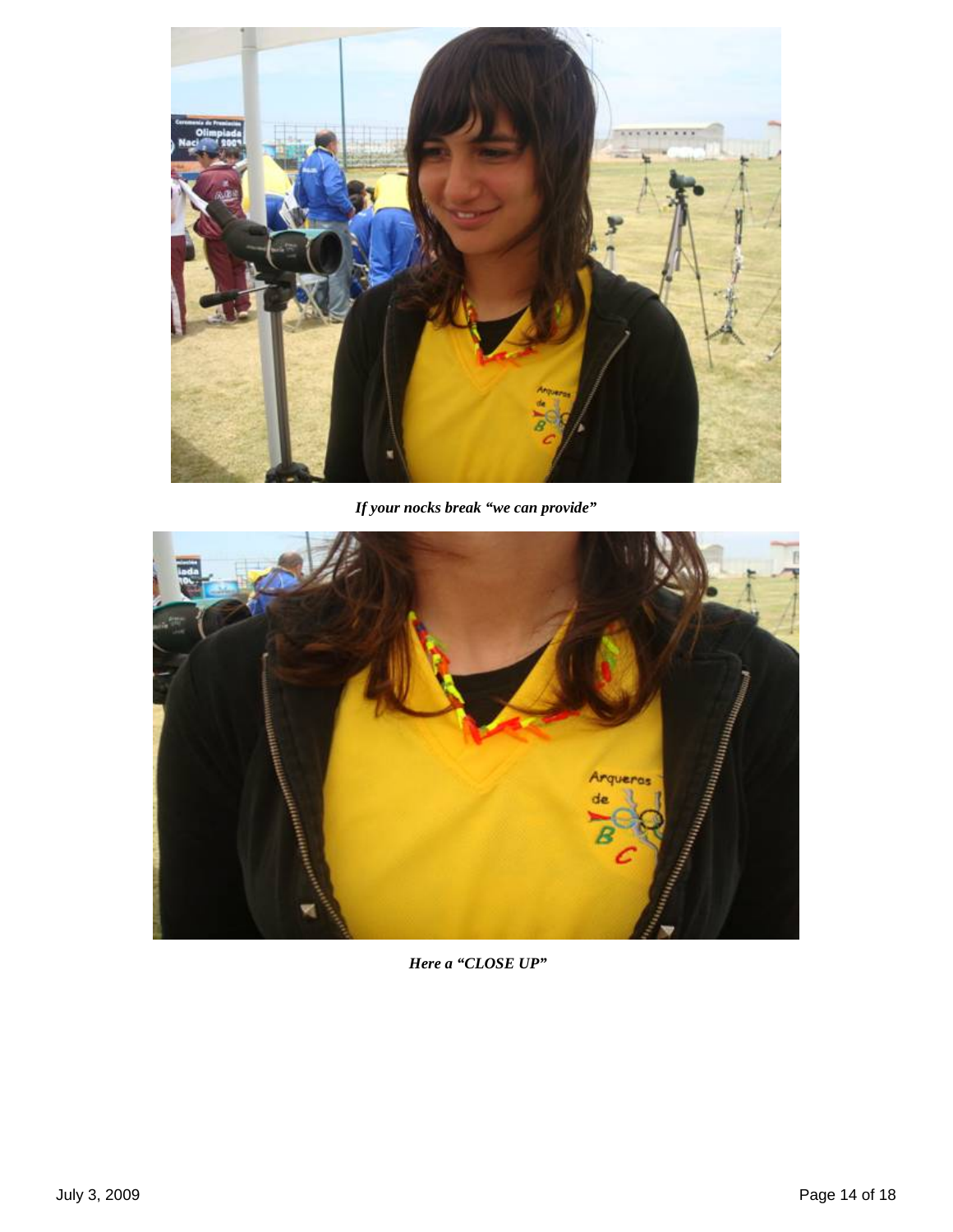

*The state of Morelos, participating for the first time at Jr. Olympics* 



*Archers bringing their mascot Wall-E, who was very useful during the tournament.*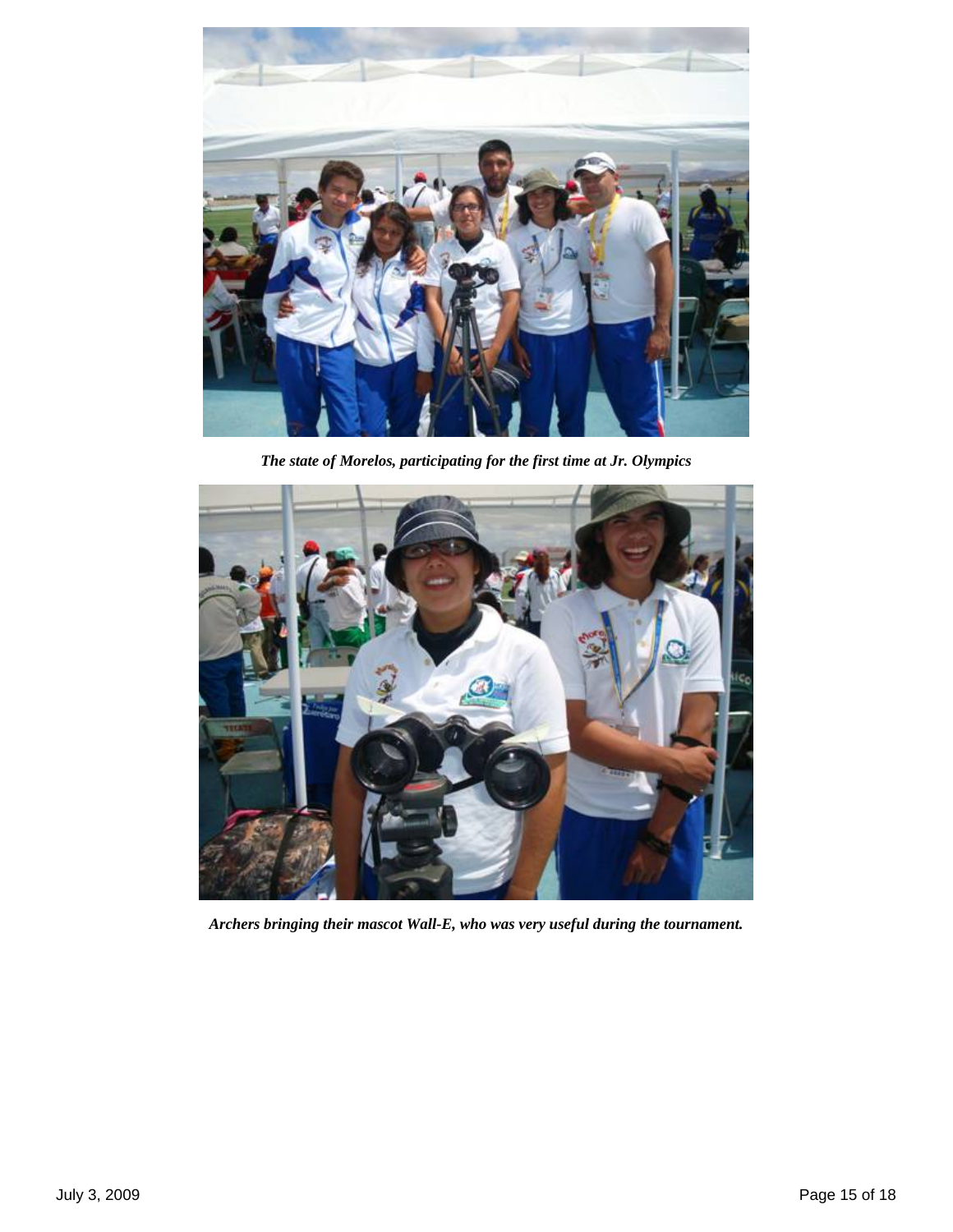

**Worn and tired is how some archers reached the end of competition.** 



*Other archers were happy for their achievements and anticipating the next event.*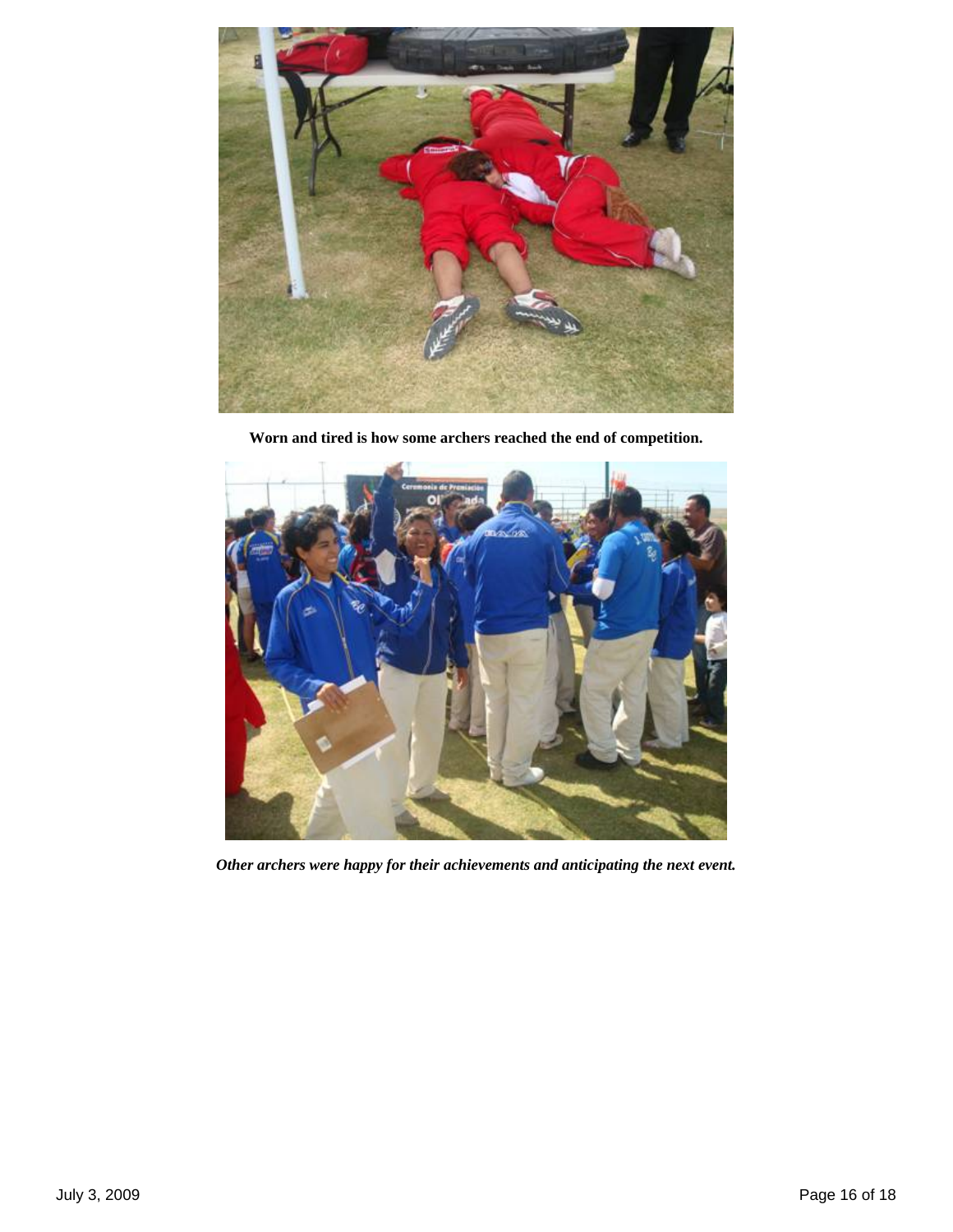

*The administrators of Mexico's Junior Olympics 2009: President of the Archer's Association of Baja California Lic. José Guillermo Martínez and Director of the Athletic Institute of Baja California MC. Saúl Castro Verdugo accompanied by a new generation of archers in Baja California Daysi Ayala, Linda Ledgard and Sonia Villafan.* 

The last event of the Jr. Olympics was the individual and team final rounds for the Male Cub Compound category. Even thought it was close to 8pm on the day of competition with winds and cold that characterize the weather in Tijuana there was no lack of enthusiasm for the little "giants" who demonstrated a determination and spirit that defines great sportsmanship and excited the spectators. The cheers from the spectators, many of them parents and family members of the young archers, reverberated through the archery fields. It was a moving and emotional moment seeing the new generation of archers demonstrate their athletic capacity and show their determination and strength under pressure which persisted from beginning to the end of the matches that concluded the 2009 Junior Olympics. At the end of the event the awards ceremony occurred in darkness and with the satisfaction of having completed the final objective of further promoting the development of Archery in Mexico for future generations to enjoy.



 *Archers nearing the end of competition, undoubtedly satisfied with their results or having enjoyed their experience at the 2009 Jr. Olympics*